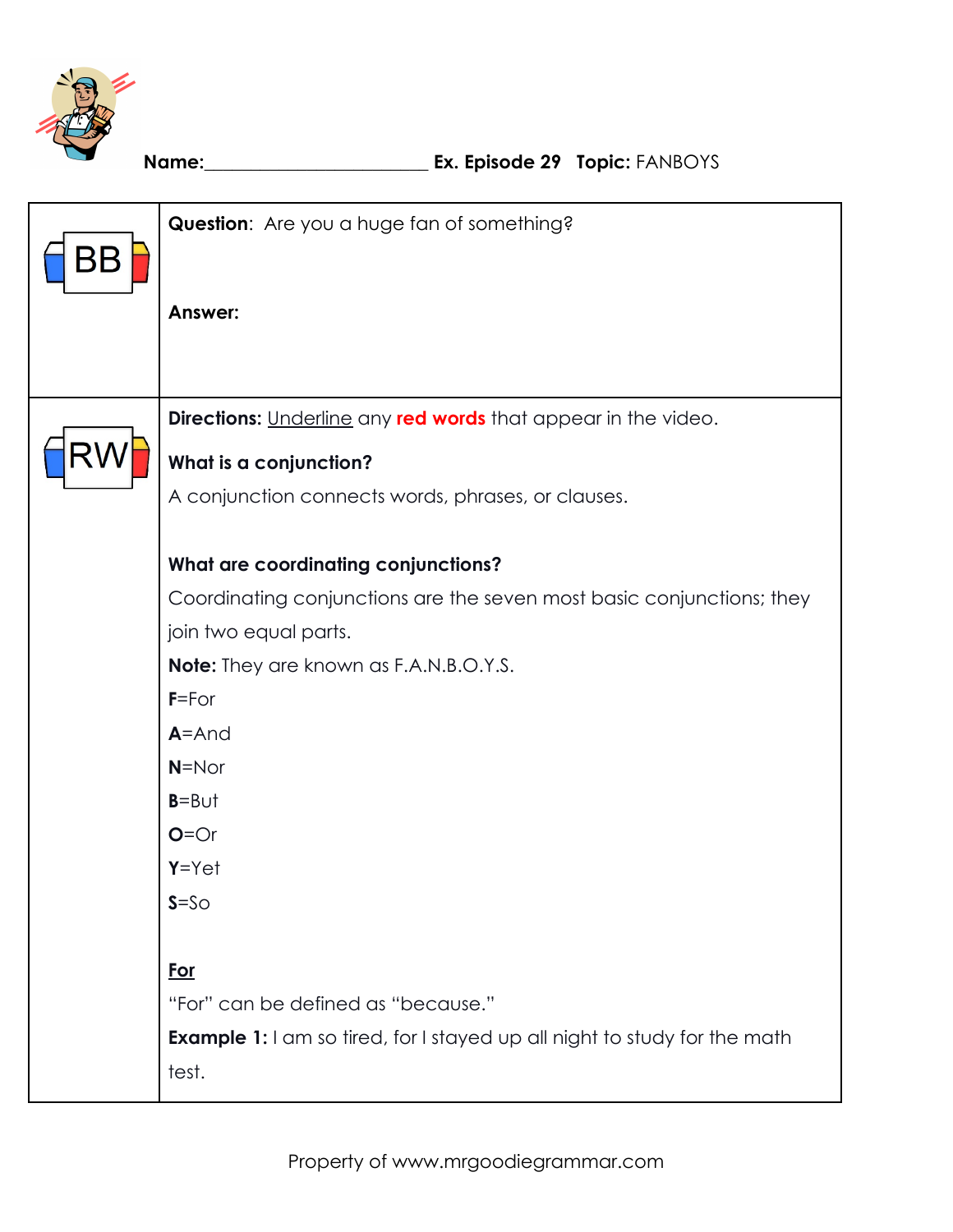

# **Name:**\_\_\_\_\_\_\_\_\_\_\_\_\_\_\_\_\_\_\_\_\_\_\_\_ **Ex. Episode 29 Topic:** FANBOYS **And** "And" can be defined as "together with" or "as well." **Example:** The donkey and the squirrel took a trip around the world. **Example:** He loves to bungee jump, and I love it too. **Nor** "Nor" can be defined as "not at all." **Example:** Neither my cat nor my puppet enjoys ice cream. **Note:** Neither and Nor are correlative conjunctions together. **But** "But" can be defined as "in contrast" or "however." **Example:** Margret does not like Italian food, but she ate an entire plate of pasta. **Or** "Or" can be defined as "another alternative is." **Example:** I could go to the music festival, or I could do my homework.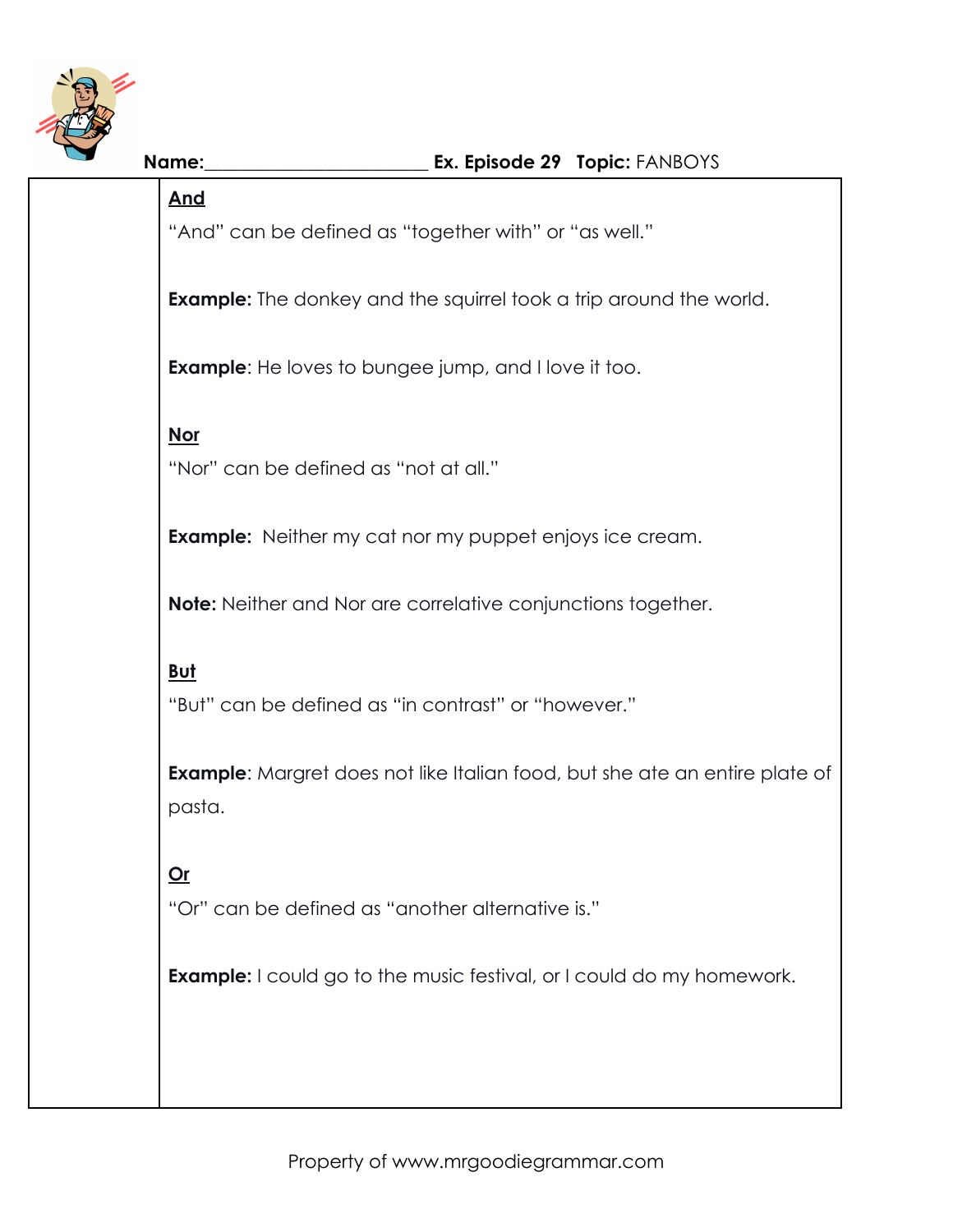

#### **Yet**

"Yet" can also be defined as "in contrast."

**Example:** I could go to the music festival, yet I must complete my homework.

**Note:** As conjunctions, "but" and "yet" are incredibly similar. They can almost be used interchangeably when used as conjunctions. However, the difference between the two comes when they change their parts of speech.

For example, "but" is a preposition, adverb, and conjunction whereas "yet" is an adverb and a conjunction. Their meanings and placements are indicative of their parts of speech.

# **So**

"So" can be defined as "for this reason."

**Example:** Henry wants to be an astronaut, so he must pay close attention to mathematical formulas.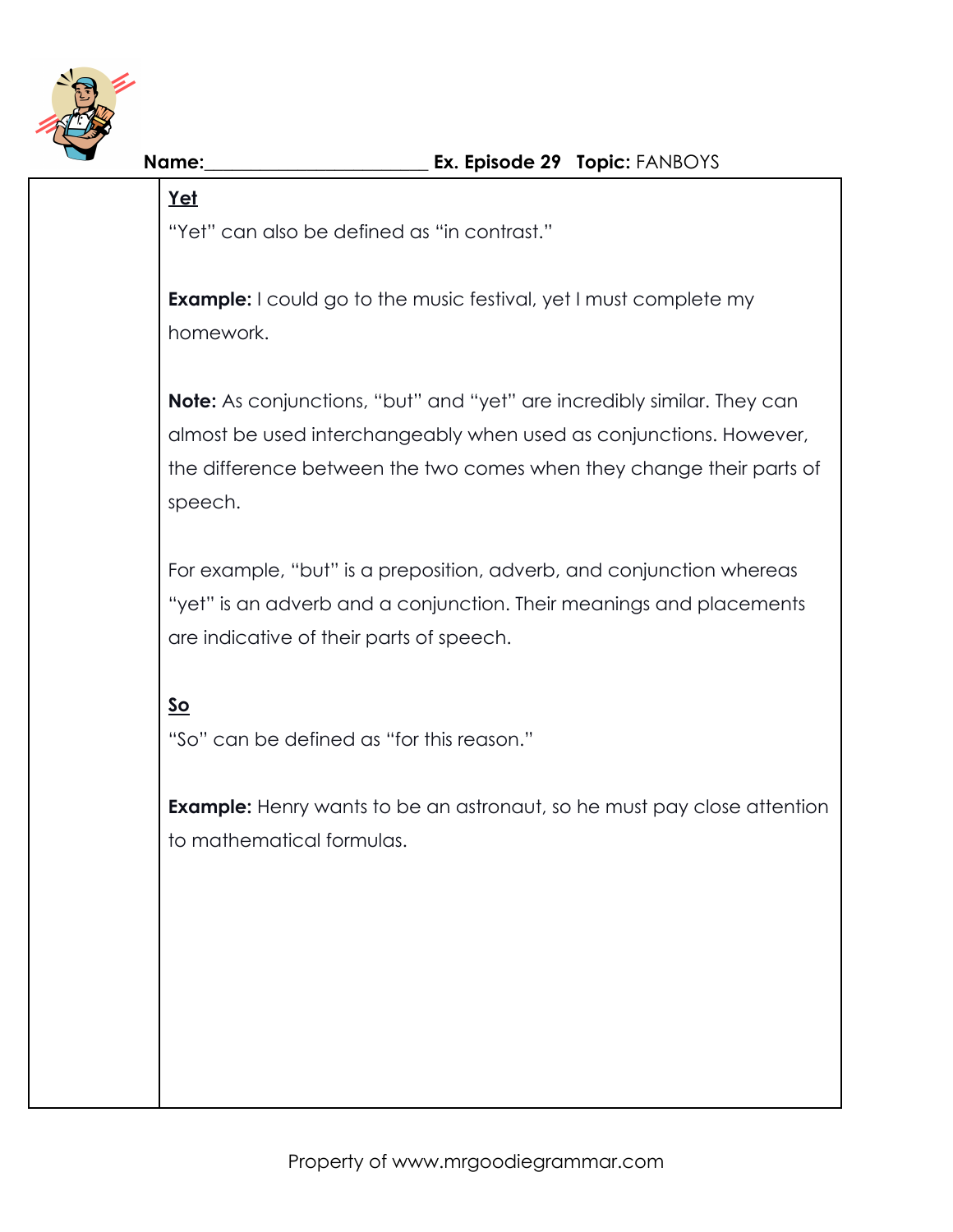

| Ex. Episode 29 Topic: FANBOYS<br>Name:                                                                                                                                                                                                                                                                 |
|--------------------------------------------------------------------------------------------------------------------------------------------------------------------------------------------------------------------------------------------------------------------------------------------------------|
| <b>Compound Sentence</b>                                                                                                                                                                                                                                                                               |
| A comma and a FANBOYS can be put between two independent                                                                                                                                                                                                                                               |
| clauses to form a compound sentence.                                                                                                                                                                                                                                                                   |
| <b>Example:</b> Henry wants to be an astronaut, so he must pay close attention<br>to mathematical formulas.                                                                                                                                                                                            |
| <b>Important:</b> Make sure to put the comma BEFORE                                                                                                                                                                                                                                                    |
| the FANBOYS when you create a compound sentence.                                                                                                                                                                                                                                                       |
| <b>Directions:</b><br>In the next section, you will be given different sentences. Read<br>$\bullet$<br>each sentence and determine if it uses the correct FANBOYS.<br>If not, please change it to one of the other six FANBOYS.<br>$\bullet$<br>Explain WHY you believe it to be correct or incorrect. |
| <b>Sentence 1:</b> He accumulated glorious wins in the coliseum, for he was<br>strong and fearless.                                                                                                                                                                                                    |
| Does the sentence use the correct FANBOYS?                                                                                                                                                                                                                                                             |
| Yes<br><b>No</b>                                                                                                                                                                                                                                                                                       |
| Why do you believe that your answer is correct?                                                                                                                                                                                                                                                        |
|                                                                                                                                                                                                                                                                                                        |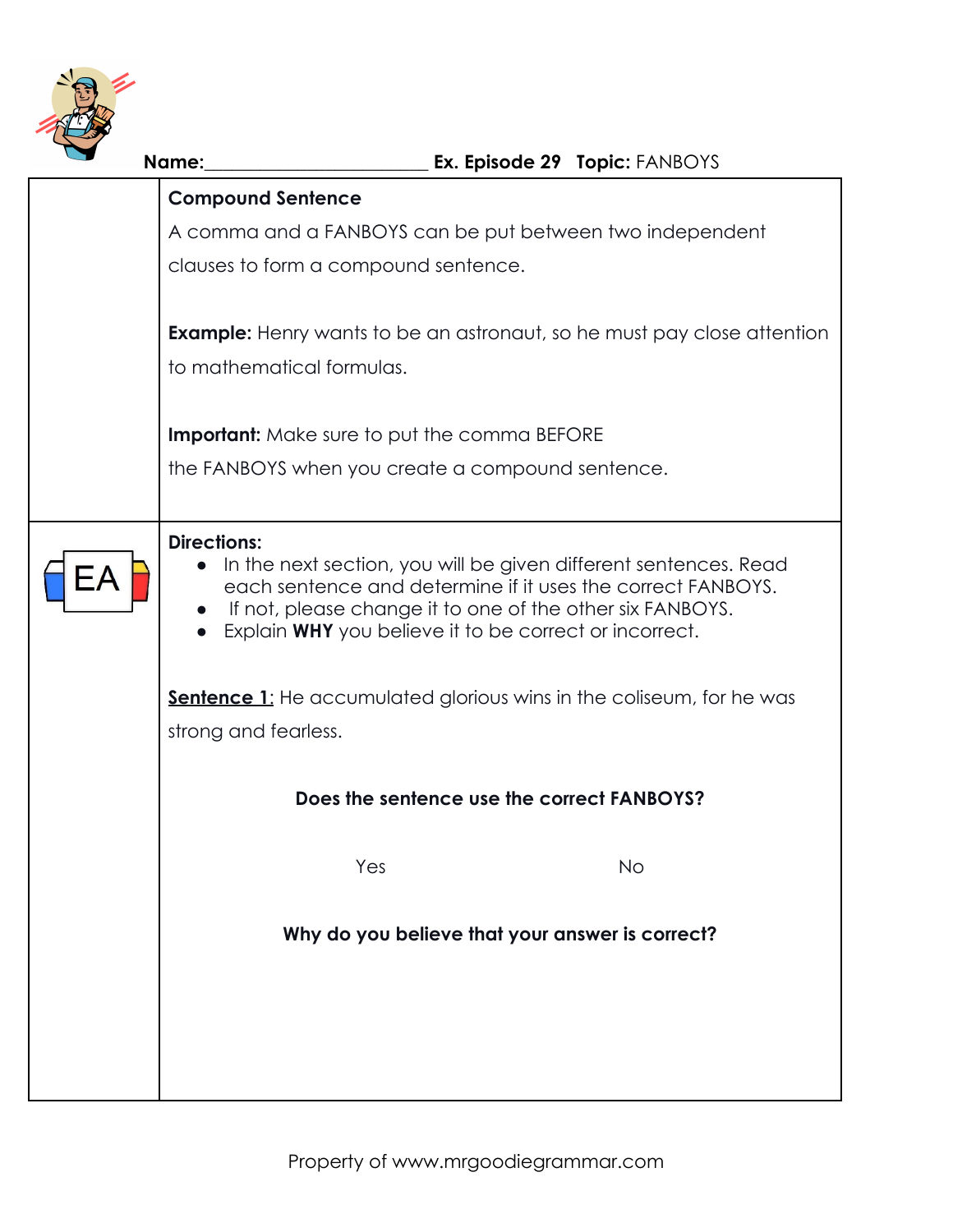

**Sentence 2:** I rarely partake in interdimensional travel, but my platypus encouraged me to do it.

### **Does the sentence use the correct FANBOYS?**

Yes No

### **Why do you believe that your answer is correct?**

**Sentence 3:** Miranda could not sleep, for she listened to the ocean to calm her mind.

# **Does the sentence use the correct FANBOYS?**

Yes No

**Why do you believe that your answer is correct?**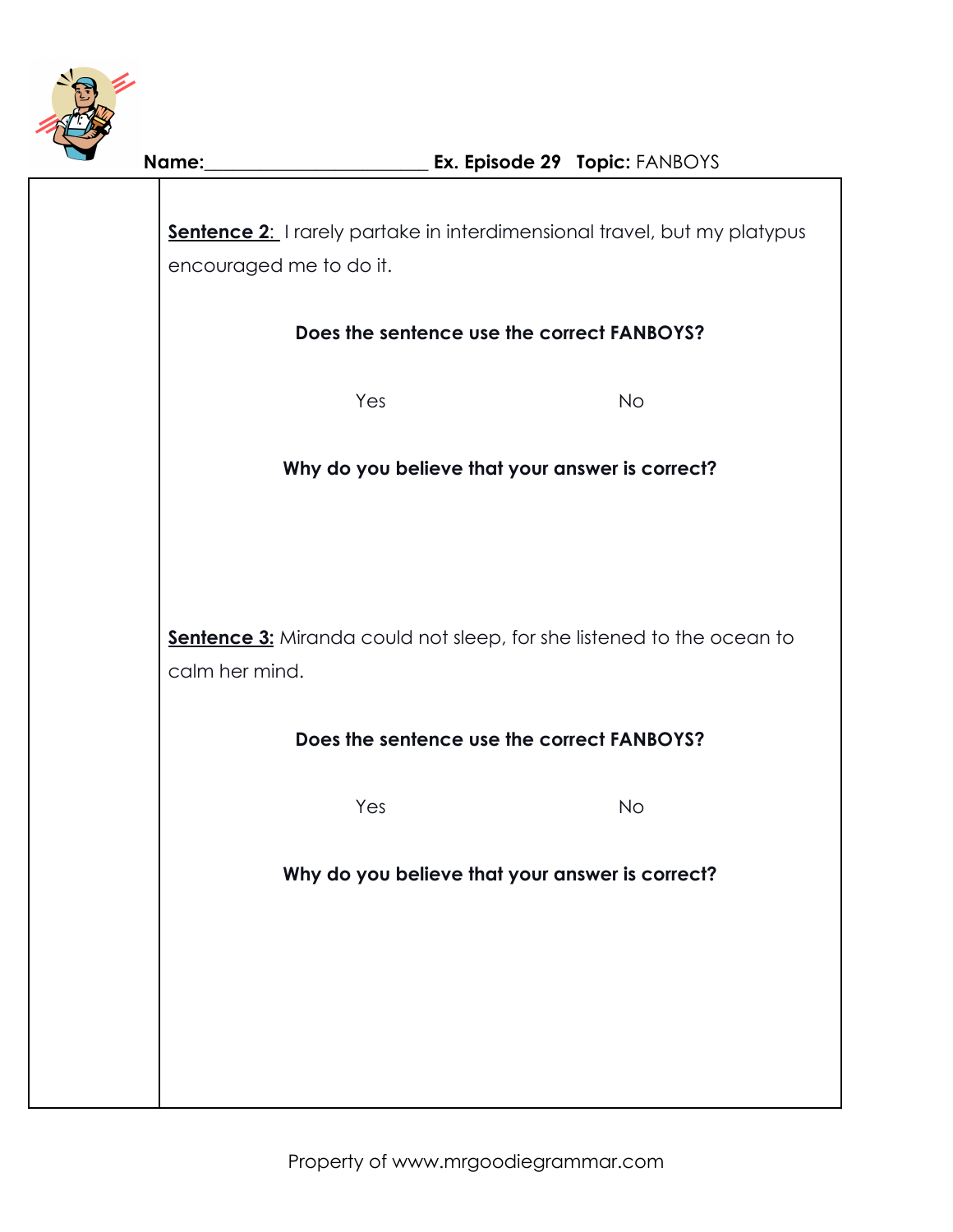

**Sentence 4:** Steve wants to wrangle a yeti, or he wants to swim with the Loch Ness Monster.

# **Does the sentence use the correct FANBOYS?**

Yes No

### **Why do you believe that your answer is correct?**

**Alternative:** Steve wants to wrangle a yeti, and he wants to swim with the Loch Ness Monster.

**Explanation:** The "or" shows that Steve wants to do option A (wrangle a yeti) OR option B (swim with the Loch Ness Monster). In the alternative option, Steven wants to do BOTH options.

**Sentence 5:** Dolphins love to destroy cities for make people quake in fear.

#### **Does the sentence use the correct FANBOYS?**

Yes No

**Why do you believe that your answer is correct or incorrect?**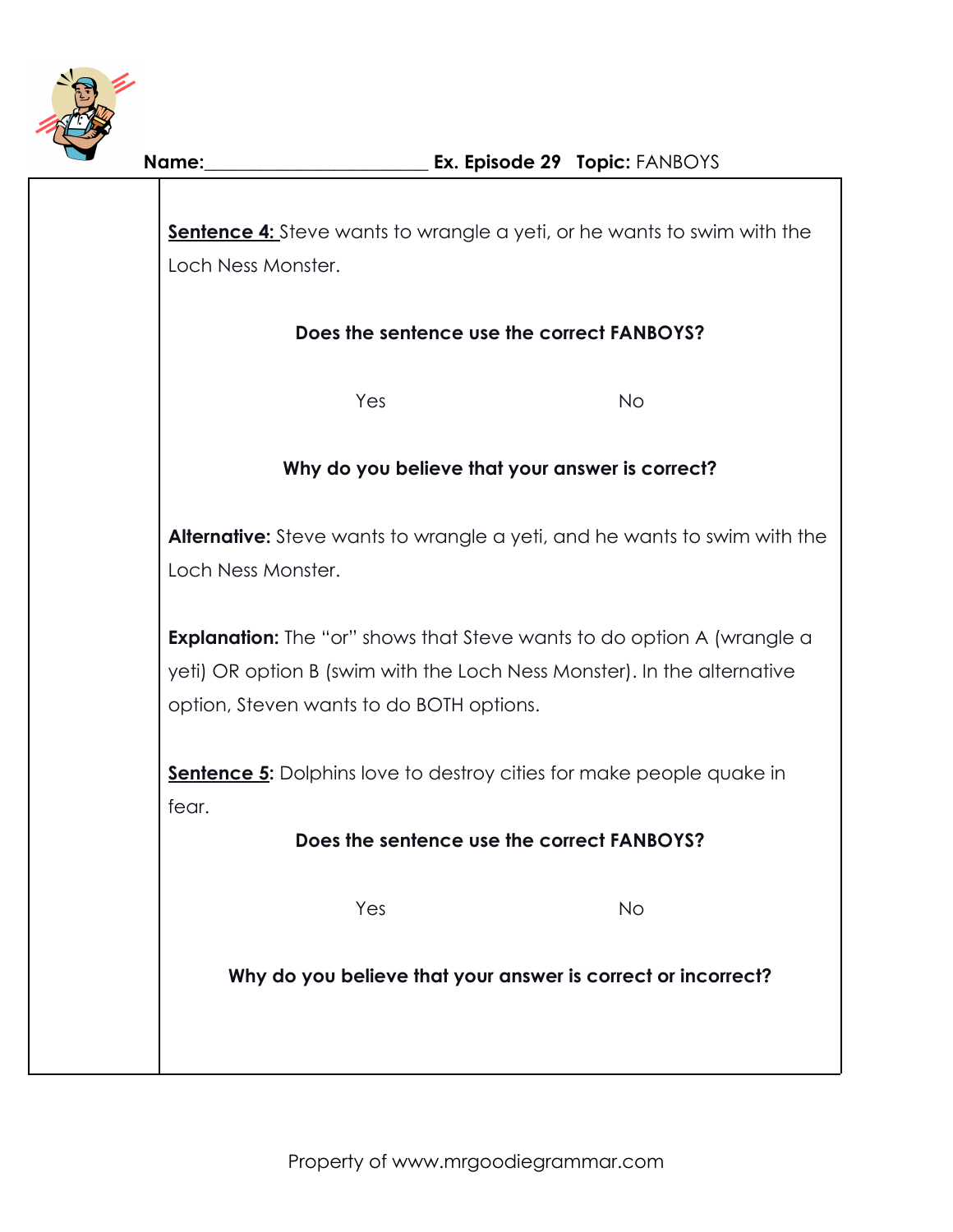

|                    | Ex. Episode 29 Topic: FANBOYS<br>Name:                                                                                                                                          |
|--------------------|---------------------------------------------------------------------------------------------------------------------------------------------------------------------------------|
| AC                 | Directions: Please write TWO original sentences that use FANBOYS.<br><b>Brainstorming Area:</b>                                                                                 |
|                    |                                                                                                                                                                                 |
|                    | <b>Your Answers:</b><br>Sentence 1:                                                                                                                                             |
|                    | Sentence 2:                                                                                                                                                                     |
| <b>Extra Notes</b> | Why is it essential to know FANBOYS?<br>It is essential to know FANBOYS because they show connections between<br>words, phrases, and clauses. This helps with clarity and flow. |